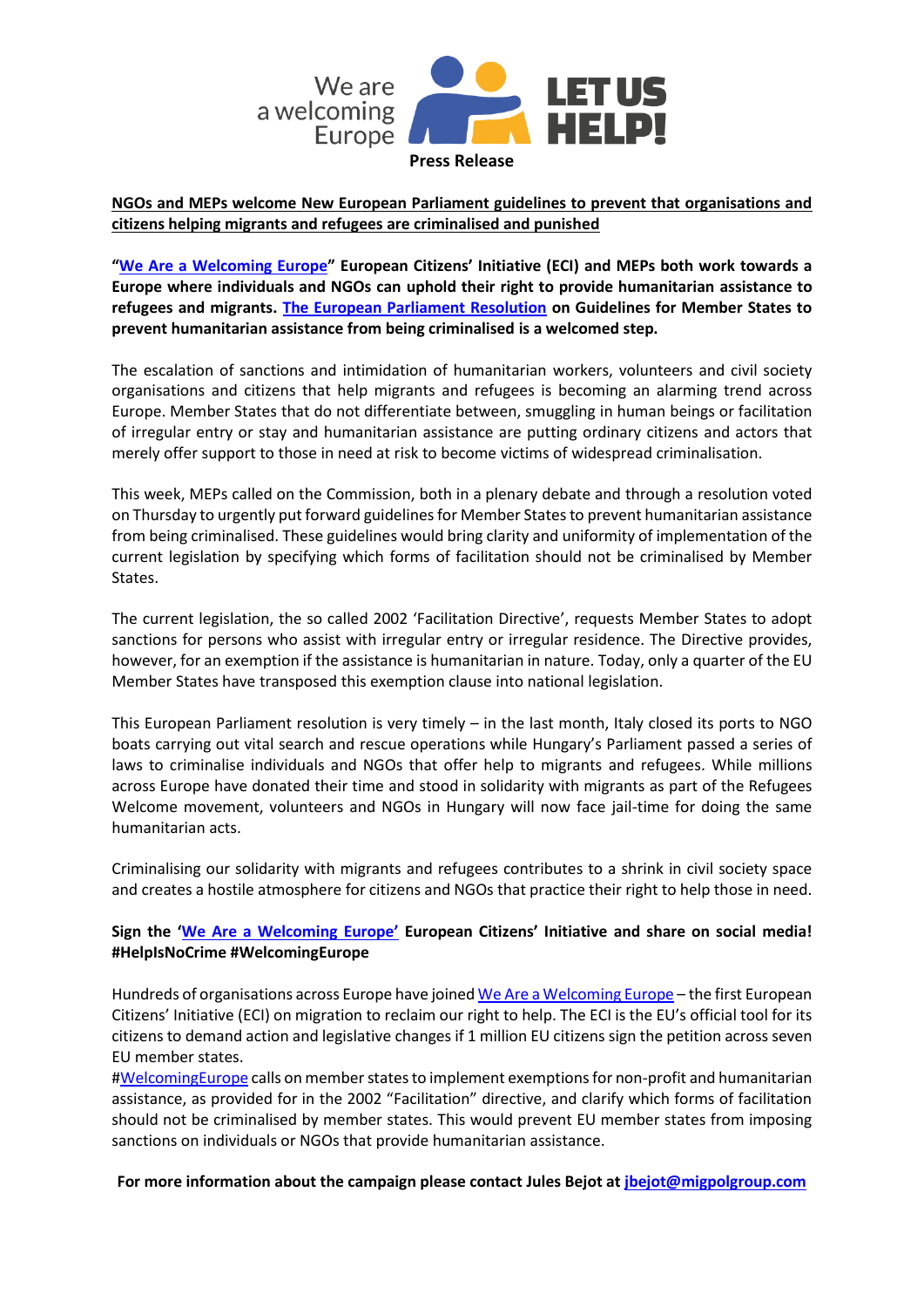

## **Supporting MEPs**

- 1. Claude MORAES (S&D)
- 2. Birgit SIPPEL (S&D)
- 3. Juan Fernando LOPEZ AGUILAR (S&D)
- 4. Nessa CHILDERS (S&D)
- 5. Péter NIEDERMÜLLER (S&D)
- 6. Ana Maria GOMES (S&D)
- 7. Judith SARGENTINI (Greens/EFA)
- 8. Renate WEBER (ALDE)
- 9. Liisa JAAKONSAARI (S&D)
- 10. Morten Helveg PETERSEN (ALDE)
- 11. Josef WEIDENHOLZER (S&D)
- 12. Sylvie GUILLAUME (S&D)
- 13. Marco AFFRONTE (Greens/EFA)
- 14. Emilian PAVEL (S&D)
- 15. Eva JOLY (Greens/EFA)
- 16. António MARINHO E PINTO (ALDE)
- 17. Dietmar KOSTER (S&D)
- 18. Martina MICHELS (GUE/NGL)
- 19. Jude KIRTON-DARLING (S&D)
- 20. Soraya POST (S&D)
- 21. Clare MOODY (S&D)
- 22. Costas MAVRIDES (S&D)
- 23. Molly SCOTT CATO (Greens/EFA)
- 24. Tilly Metz (Greens/EFA)
- 25. Pascal DURAND (Greens/EFA)
- 26. Cécile Kashetu KYENGE (S&D)
- 27. Philippe LAMBERTS (Greens/EFA)
- 28. Liliana RODRIGUES (S&D)
- 29. Eleonora FORENZA (GUE/NGL)
- 30. VAUTMANS Hilde (ALDE)
- 31. Christine REVAULT D'ALLONES BONNEFOY (S&D)
- 32. Tanja FAJON (S&D)
- 33. VALENCIANO Elena (S&D)
- 34. Ernest URTASUN Elena (S&D)
- 35. Bart STAES (Greens/EFA)
- 36. Sophie in 't VELD (ALDE)
- 37. Martina ANDERSON (GUE/NGL)
- 38. Lynn BOYLAN (GUE/NGL)
- 39. Matt CARTHY (GUE/NGL)
- 40. Liadh NI RIADA (GUE/NGL)
- 41. Ana MIRANDA (Greens/EFA)
- 42. Jean LAMBERT (Greens/EFA)
- 43. Julie WARD (S&D)
- 44. Elly SCHLEIN (S&D)
- 45. Michèle RIVASI (Greens/EFA)
- 46. Malin BJORK (GUE/NGL)
- 47. Eric ANDRIEU (S&D)